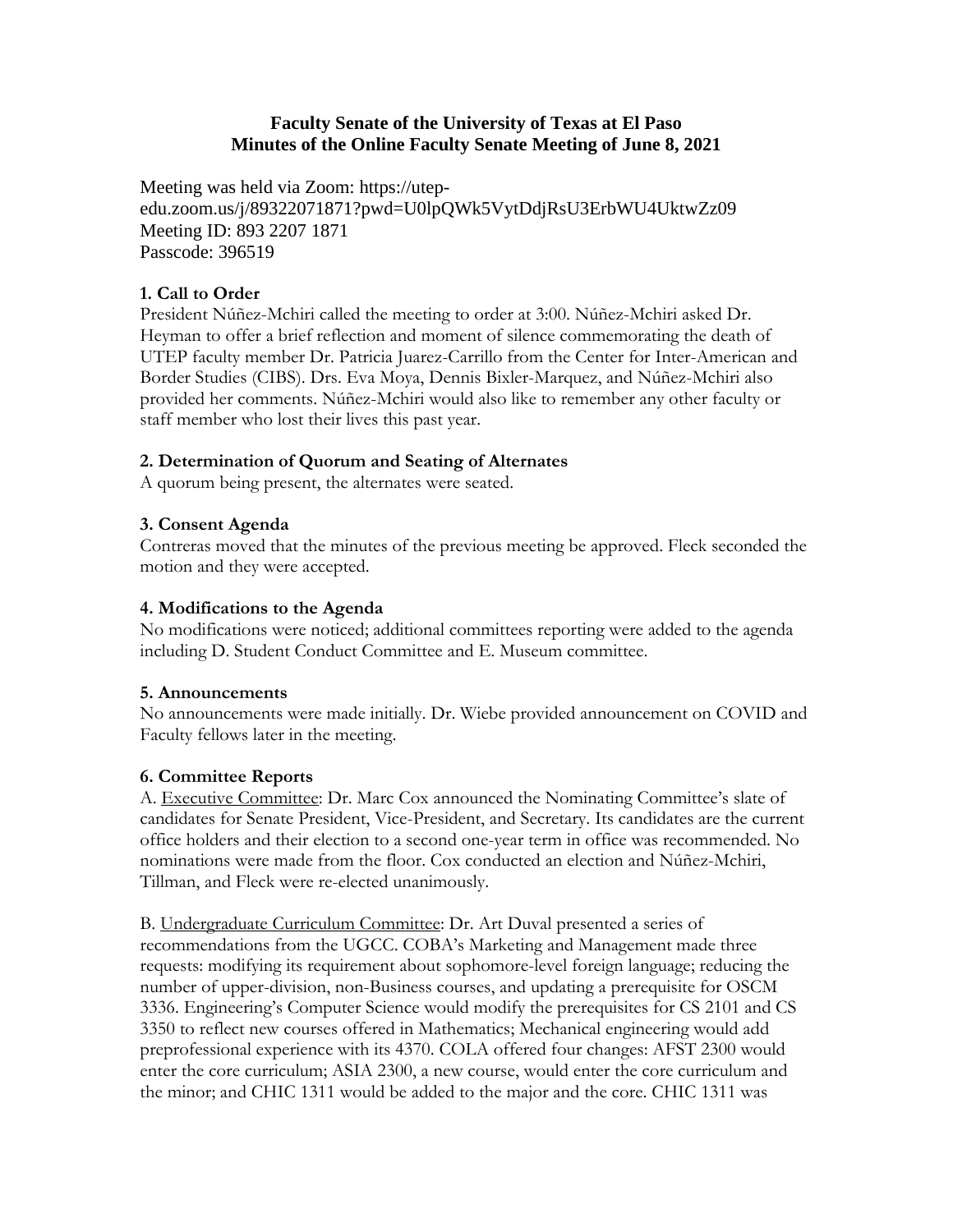presented as counting as a block elective, but this was a mistake and a friendly amendment from Dr. Paul Edison removed that error. PSYC 1301 would update its catalog language to reflect the anti-racist pedagogy initiatives in COLA. With the friendly amendment on CHIC 1311, these proposals were unanimously approved. \*Subsequently, Associate Dean Crystal Herman joined the Zoom to clarify that a 1000-level course like CHIC 1311 could not fulfill a block elective.

C. Teaching Effectiveness: Dr. Fernando Jimenez presented a proposal by which students who commit academic dishonesty would be excluded from contributing to end-of-semester evaluations in the course where that misconduct occurred. Fleck asked whether this could exclude a student who cheated in the final week of the term and had already completed an evaluation. Jimenez reported that the exclusion would only work for cases adjudicated before the distribution of course evaluation invitations. The proposal would go into effect for Spring 2022. It passed unanimously.

D. Student Grievance: Dr. Tillman reported that the committee has a new chair for the coming year. He reported that Vice Provost Ann Gates continues to help with the new grievance process. That new process is intended to automate some aspects to make the process work more efficiently and quickly. The committee has developed a program with guidance on how faculty can be more transparent with students in order to avoid creating grievances in the first place. New UTEP faculty will receive this guidance and current faculty may be offered the guidance as well.

E. Museum: Dr. Laura Rodriguez reported on the change of chairs of the committee and its membership and encouraged everyone to explore the virtual Lhakhang website via the museum.

#### **7. Presentations**

A. Tenure and Promotion: Dr. Ann Gates presented on the provost's office's efforts to respond to the concerns expressed in the COACHE survey. A sizeable number of faculty reported lack of clarity about tenure standards; many associate professors expressed lack of clear standards for promotion. The Provost's Office conducted listening sessions to gather more information. It is working on approaches to improve and provide more mentoring opportunities. Departmental and colleges T&P committees will also receive reminders that FMLA leave includes a complete halt to professional development and should not be used against those who avail themselves of it. Other aspects of the listening sessions and COACHE survey include making sure that teaching and service excellence are appropriately valued in promotion decisions. The HOOP could be clarified on a number of points. In addition, Gates mentioned that the Provost's office recently sent out a memo about the tenure process and acknowledged that this made some candidates anxious. The memo was intended to address the feedback about clear and transparent guidelines, as well as the importance of candidates making their qualifications for tenure/promotion clear with evidence submitted in all areas of evaluation in accordance to workload distribution. She also pointed out that interdisciplinary research and education is valued. The memo also clarified how external evaluation should be conducted. Also, it included provisions for a COVD-19 Impact Statement, since the recent pandemic had such a detrimental effect on the productivity of many faculty preparing for tenure applications. Fleck mentioned that he has heard some frustration from faculty about the inconsistent use of PARs over